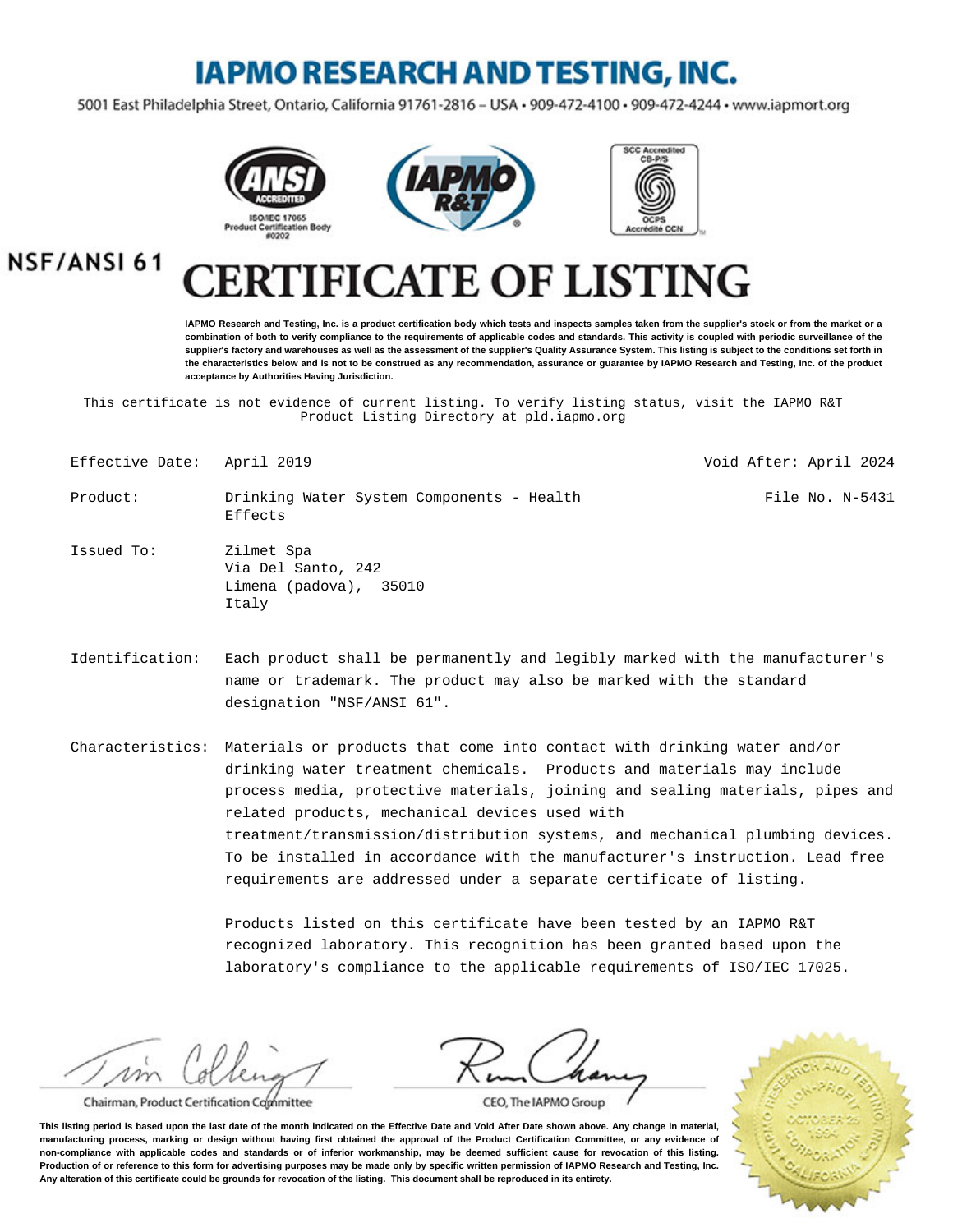#### **IAPMO RESEARCH AND TESTING, INC. CERTIFICATE OF LISTING** NSF/ANSI 61

Void After: April 2024

Product: Drinking Water System Components - Health Effects File No. N-5431

Issued To: Zilmet Spa

Products are in compliance with the following standard(s): NSF/ANSI 61-2018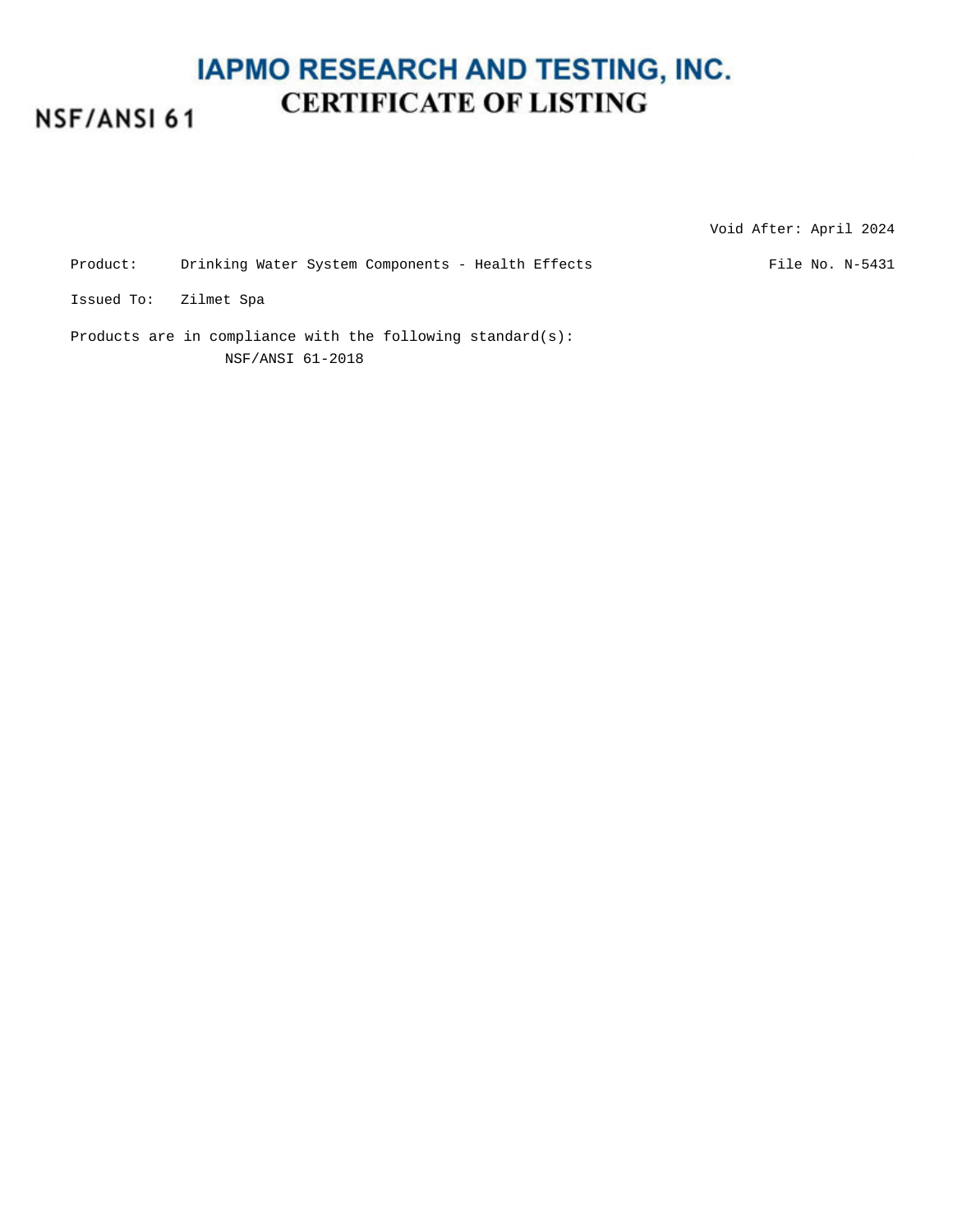### **IAPMO RESEARCH AND TESTING, INC. CERTIFICATE OF LISTING**

#### NSF/ANSI 61

This certificate is not evidence of current listing. To verify listing status, visit the IAPMO R&T Product Listing Directory at pld.iapmo.org

Void After: April 2024

Product: Drinking Water System Components - Health Effects

File No. N-5431

Issued To: Zilmet Spa

MODELS:

Model No. Hydro-Plus 8 / Hydro-Plus 8 Inox / Easy-Pro 8 Hydro-Plus 12 / Hydro-Plus 12 Inox / Easy-Pro 12 Hydro-Plus 18 / Hydro-Plus 18 Inox / Easy-Pro 18 Hydro-Plus 24 / Easy-Pro 24 Hydro-Plus 35 / Easy-Pro 35 Hydro-Plus 50 / Easy-Pro 50 Hydro-Plus 80 / Easy-Pro 80 Hydro-Plus 105 / Easy-Pro 105 Hydro-Plus 150 / Easy-Pro 150 Hydro-Plus 200 / Easy-Pro 200 Hydro-Plus 250 / Easy-Pro 250 Hydro-Plus 300 / Easy-Pro 300 Hydro-Plus 400 / Easy-Pro 400 Hydro-Plus 500 / Easy-Pro 500 Hydro-Plus 600 / Easy-Pro 600